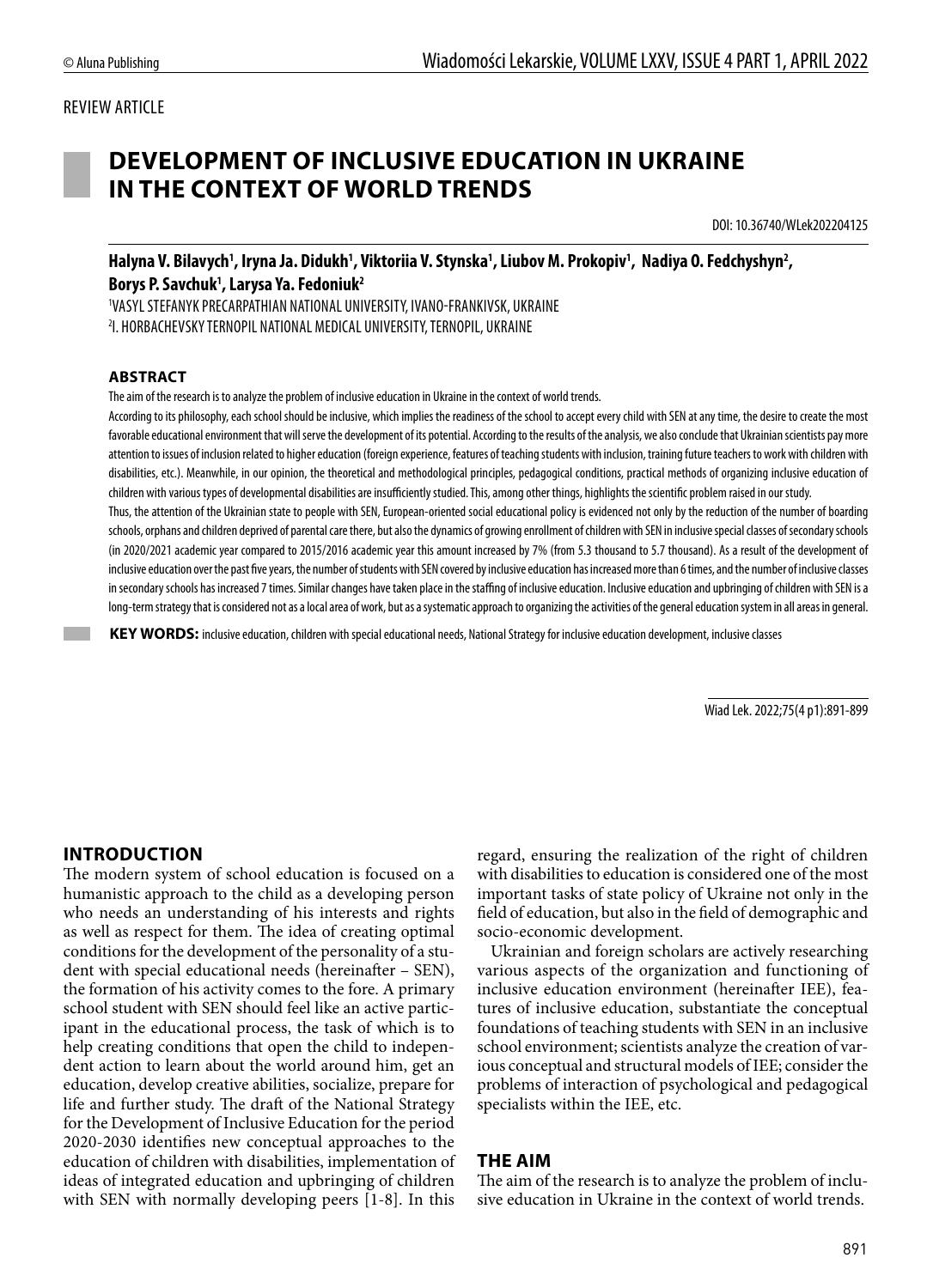

**Fig. 1.** Letters, orders of the Ministry of Education and Science of Ukraine, which regulate the education of children with SEN (2009-2021)

#### **REVIEW**

According to its philosophy, each school should be inclusive, which implies the readiness of the school to accept every child with SEN at any time, the desire to create the most favorable educational environment that will serve the development of its potential [5; 7]. According to the Ministry of Education and Science of Ukraine, expenditures on state support for children with SEN are increasing, for example, in 2017, according to the Law of Ukraine "On the State Budget of Ukraine for 2017", the state allocated 209458.3 thousand hryvnias for persons with special educational needs [5; 7]. This testifies to the attention of our country and the real steps of the Ministry of Education and Science of Ukraine to people with SEN.

According to the results of our analysis of the approved letters, orders, positions of the legislature on the organization of education, guardianship, support of children with SEN during 2009-2021 [5; 7] we concluded that the appropriate legal basis for the education of this category of children (Fig. 1 highlights the dynamics of the legislative provision of education for people with SEN).

The reduction of the network of boarding schools, orphans and children deprived of parental care also testifies to the European-oriented social educational policy of Ukraine. During 2011-2017, the network of boarding schools for this category of children decreased significantly, for example, the number of orphanages decreased by 67% and boarding schools for children – by 86%. 2016/2017 (compared to 2015/2016 academic year) the number of special secondary schools and the number of their students decreased by 5.1% (from 32.6 thousand to 31.7 thousand) [5; 7]. This trend continues nowadays. Due to various reasons, the network of training and rehabilitation centers, i.e. educational institutions for children with severe developmental disabilities, as well as their students, increased by 22.4% during this period. The same dynamics can be observed with regard to the coverage of children with SEN with education in inclusive special classes of secondary schools (Table I). Thus, the number of students with SEN

for whom the educational process is organized in special classes of secondary schools (at the place of residence) increased by 7% (from 5.3 thousand to 5.7 thousand).

According to official data, in Ukraine there were 635 inclusive resource centers, 43% of schools had inclusive classes (18,687 classes) with 25,078 students in 2020. Unobstructed access was provided for people with SEN in 11,775 general secondary education institutions. The number of teacher assistant rates had been increased to 17,215 assistants [7]. According to official data, presented in table 1, as a result of the development of inclusive education over the past five years, the number of students with SEN covered by inclusive education has increased more than 6 times, and the number of inclusive classes in secondary schools has increased 7 times. The same qualitative and quantitative changes have taken place in the staffing of inclusive education: if in 2016/2017 academic year 1 825 assistants worked with children with SEN, then 2020/2021 this number reached the mark of 17,215 [7].

Thus, in Ukraine, as well as in the world in general, we see a steady optimization of institutional education, which is primarily due to the introduction of inclusive education and an increase in the number of students with SEN enrolled in special classes of general secondary education. State educational policy, Ukraine's course towards European integration as well as normative and legal changes serve to form a new philosophy in Ukrainian society regarding students with SEN. However, in some regions of Ukraine there are different rates of development of inclusive education (Fig. 2). As you can see, in Ivano-Frankivsk, Kharkiv, Mykolayiv the rate of inclusion of inclusive education for students differs from the national average (Fig. 2), they are quite low [5; 7].

Approximately the same situation is in the number of inclusive, special classes and their children in terms of different regions as of 2016/2017. In Ivano-Frankivsk region, for example, there is a tendency to increase such classes, but the dynamics compared to some regions of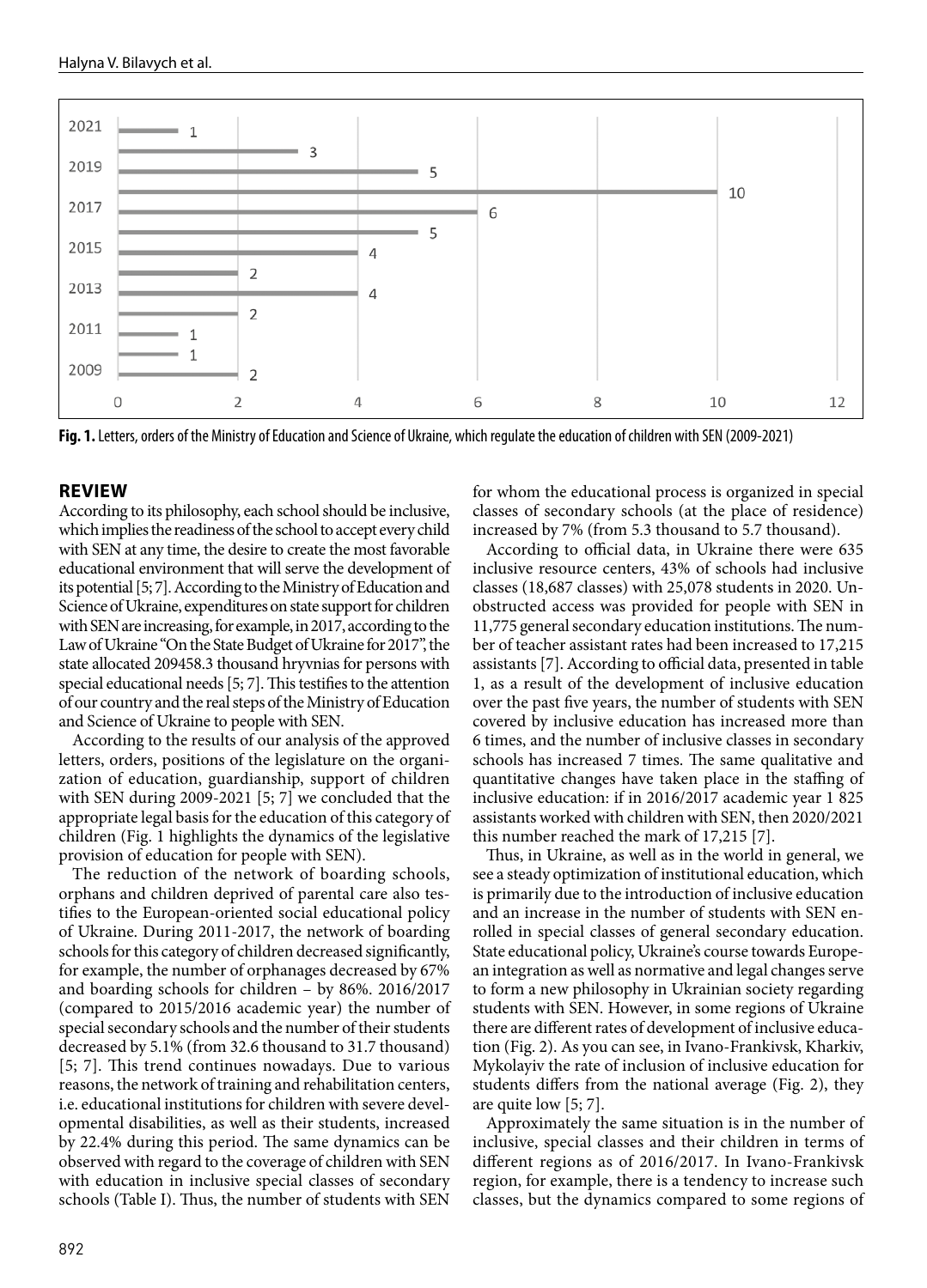

**Fig. 2.** Coverage of inclusive education of students with SEN in some regions of Ukraine



**Fig. 3.** The number of inclusive, special classes and their children in some regions of Ukraine as of 2016/2017.

Ukraine is not so vivid, in other words, these rates are quite slow (Fig. 3).

Despite the fact that Ukraine has made a strong step forward in the establishment, development and functioning of inclusive education, despite numerous changes in legislation and regulations to support inclusive education for children with disabilities, the real spread of inclusive education in the country is somewhat low, as in 2015/2016 academic year more than 50,000 children with SEN were out of quality education and socialization [8].

It is important to note that inclusive education in Ukraine, as in the whole civilized world, is rightly called a humane alternative to the boarding education system, where children with SEN study in special educational institutions, forced to live in boarding schools because of their territorial diversification. Despite the fact that a proper inclusive educational environment has been created here, children with SEN are deprived of the conditions, ways and means for joint learning, education and development, taking into account their needs and opportunities, which can be offered by a secondary school that removes barriers in the system of education and support system for students with SEN, provides opportunities for socialization, development of natural abilities, interests and serves for further integration into society, opens opportunities for admission to vocational and higher education institutions, allows to establish friendly relations with peers, students and beyond its borders, to model effective ways of interaction with class and school collective, etc. that is the most important for such people [2; 4].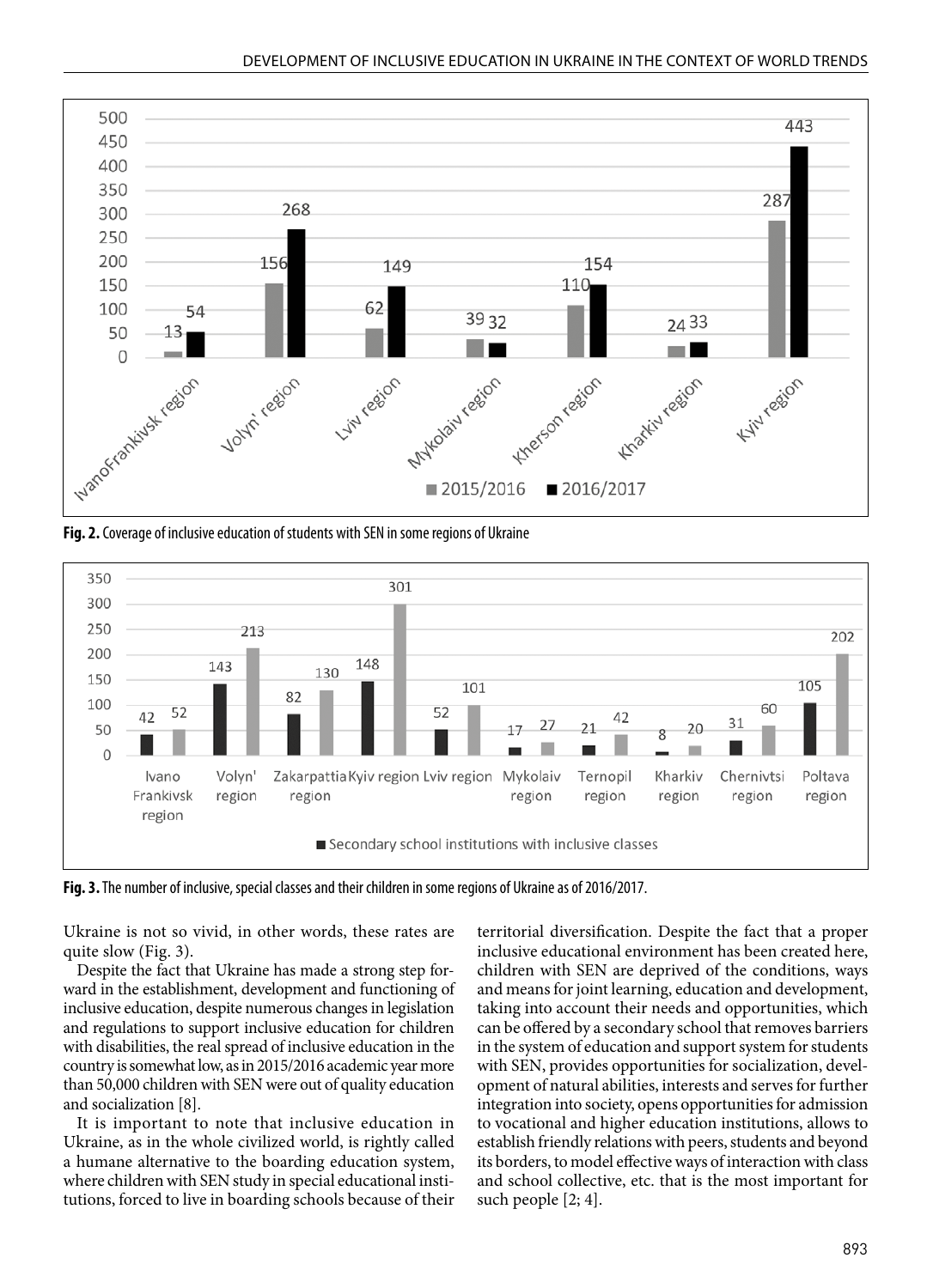| Table I. Data on children with SEN in inclusive classes of secondary schools (comparison as of 2015/2016, 2016/2017, 2020/2021 academic years] [5; 7] |  |  |  |
|-------------------------------------------------------------------------------------------------------------------------------------------------------|--|--|--|
|-------------------------------------------------------------------------------------------------------------------------------------------------------|--|--|--|

| Academic year | Number of inclusive classes at the secondary school<br><b>institutions</b> | Number of students with SEN who attend<br>secondary school institutions |
|---------------|----------------------------------------------------------------------------|-------------------------------------------------------------------------|
| 2015/2016     | 1 518                                                                      | 2720                                                                    |
| 2016/2017     | 2 7 1 5                                                                    | 4 1 8 0                                                                 |
| 2020/2021     | 18 681                                                                     | 25 078                                                                  |

**Table II.** Advantages and problems associated with the introduction of inclusive education in secondary school

| <b>Advantages</b>                                                                                                                                                                                                                    | <b>Problems</b>                                                                                                                                                                                                                                                                                  |
|--------------------------------------------------------------------------------------------------------------------------------------------------------------------------------------------------------------------------------------|--------------------------------------------------------------------------------------------------------------------------------------------------------------------------------------------------------------------------------------------------------------------------------------------------|
| increasing the level of social interaction with their healthy<br>peers [1; 2; 3; 4; 6; 21]                                                                                                                                           | the existing language and speech difficulties of children with SEN lead<br>to bullying at school by British scientists, resulting in low self-esteem<br>among students (British scientists Jeff Lindsay, Julie E. Dockrell and<br>Claire McKee [16])                                             |
| social acceptance of children with special needs and<br>friendship between children [1; 2; 3; 4; 6; 10; 14; 21]                                                                                                                      | rejection of children with SEN and bullying, which negatively affects<br>their socio-emotional development (British scientists Elian Fink, Jessica<br>Dayton, Neil Humphrey and Miranda Walpert) [12], S. J. Freeman and<br>M.S. Alkin [13])                                                     |
| improving social competence [1; 2; 3; 10; 14; 21]                                                                                                                                                                                    | many children are only now gaining their first social experience, which<br>creates additional problems in the adaptation of children, building<br>long-term relationships with peers [4; 6]                                                                                                      |
| improving academic achievement [1; 3, 4; 6; 21; 24]                                                                                                                                                                                  | possible isolation of children with SEN within the class, group, school<br>(Greek researchers (Eleni Didascalou, Anastasia, Eleni Andreu) [11]),<br>English scientists W. Stevens, I. de Bourdougou, P. Van Oost [22])                                                                           |
| improving communication skills [2; 6; 24]                                                                                                                                                                                            | students with SEN are often dissatisfied with joint learning with<br>healthy children, they are upset by the negative attitude of classmates<br>(Elena Didaskalou, Anastasia, Elena Andreu [11])                                                                                                 |
| expanding opportunities for communication and play<br>with more competent social partners (Elian Fink, Jessica<br>Daytona, Neil Humphrey and Miranda Walpert [12])                                                                   | difficulties in communicating with teachers (British scientists Elian<br>Fink, Jessica Dayton, Neil Humphrey and Miranda Walpert) [12], S. J.<br>Freeman and MS Alkin [13])                                                                                                                      |
| increasing the degree of participation of each student<br>in the academic and social life of the school, as well as<br>reducing the degree of isolation of students in all processes<br>occurring within the school [1; 3, 4; 6; 21] | unwillingness of parents of both healthy children and children with<br>disabilities to send their child to an inclusive school (British scientists<br>Elian Fink, Jessica Dayton, Neil Humphrey and Miranda Walpert) [12], S.<br>J. Freeman and MS Alkin [13])                                   |
|                                                                                                                                                                                                                                      | the complexity of the process of social interactions with peers in<br>children with SEN (K. Salmivalli [20], W. Stevens, I. De Bourdougou, P.<br>Van Oost [22])                                                                                                                                  |
|                                                                                                                                                                                                                                      | lower social status of students with SEN compared to healthy peers (W.<br>Stevens, I. de Bourdougou, P. Van Oost [22])                                                                                                                                                                           |
|                                                                                                                                                                                                                                      | children with SEN are often perceived by peers as lacking<br>communicative competence (American scientists Kuhne M. & Wiener J.,<br>Lindsay G., Dockrell J. E. & Mackie C. [15], etc.]).                                                                                                         |
|                                                                                                                                                                                                                                      | capricious behavior of children with autism spectrum disorders and<br>their landing in the "healthy class" provokes a negative attitude of<br>peers; children with mental retardation and mental retardation often<br>cause intolerance of healthy children, cases of bullying [11; 12; 15; 17]. |
|                                                                                                                                                                                                                                      | lack of experience of friendship, close, mutual, dyadic relations<br>(Catherine L. Bagwell and Michelle E. Schmidt [9], D. K. Lipsky and<br>Gartner A. [16], American scientists (K. H. Rubin, W. Bukowski & J.<br>Parker)                                                                       |

The results of the analysis of the updated source base testify to the great attention of foreign [9-24] and national scientists [1-4; 6; 21] to the problems of inclusive education, which cover various issues related to the peculiarities of child development, special correctional education, organization and functioning of inclusive education, training to work with children with SEN, the activities of a teacher's assistant in an inclusive classroom, etc. Scientists as representatives of various fields of pedagogical knowledge and education recognized the need for inclusive education, and some of them, such as O. Andreeva, V. Bekh, V. Sukhomlinsky, M. Yarmachenko and others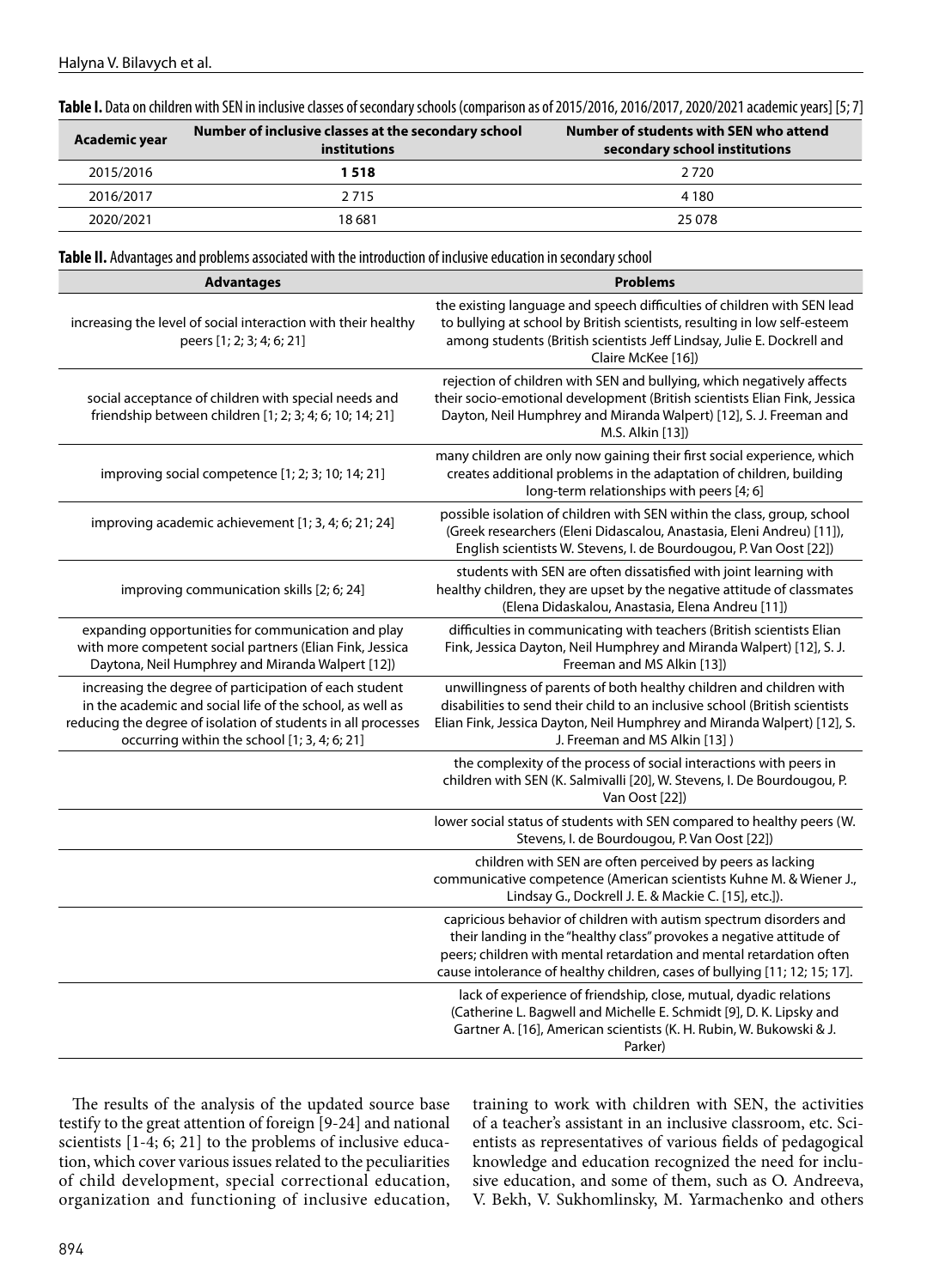actualized the problem of inclusion, laid the foundations of open learning and education in a social environment in Ukrainian pedagogical science. Psychological, legal, social, pedagogical aspects of the issue are also deeply researched by foreign English-speaking scholars (F. Armstrong, M. Davis, J. Bellow, K. Jenks, X. Kerbo, S. Corlett, M. Crozier, F. Crosby, D. Cooper, T. Newman, G. Silver, P. Silver, W. Schmidt, K. Taylor, A. Hodkinson, etc.). According to the results of the analysis, we also conclude that Ukrainian scientists pay more attention to issues of inclusion related to higher education (foreign experience, features of teaching students with inclusion, training future teachers to work with children with disabilities, etc.).

Meanwhile, in our opinion, the theoretical and methodological principles, pedagogical conditions, practical methods of organizing inclusive education of children with various types of developmental disabilities are insufficiently studied. This, among other things, highlights the scientific problem raised in our study.

#### **DISCUSSION**

Based on the above, we draw intermediate conclusions that the theory and practice of inclusive education of children with SEN is becoming increasingly common in Ukrainian pedagogical and psychological science. Organizing inclusive education, educators actively use these developments. The education system is gradually being restructured in line with global trends, however, society is not always ready for such changes. This causes conflicts of interest between the subjects of the educational system. Moreover, as educators who work with children with SEN in primary school, we are witnessing contradictions that arise within the school system itself, when parents are often focused on achieving high results in their child's learning, the intensity of the educational process and often do not understand the obstacles, due to the peculiarities of the physical or mental development of their child are on this path to success. Thus, the demand of the state, the educational system, educational institutions and teachers is faced with the unwillingness of society to accept it. The most difficult, however, is the problem of children's perception of a child with SEN. This is evidenced not only by the results of studying the sources of the problem, but also their own observations of the pedagogical process. In schools of the Ivano-Frankivsk region, the attitude towards them is tolerant, but sometimes it was necessary to trace the unfriendly attitude of peers to children with intellectual disabilities. This is a big problem, because under such conditions, a student with SEN feels like an outcast. Thus, we agree with the opinion of a number of Ukrainian and foreign scholars that the very idea of inclusive education is to ensure not only equal access to educational services, but also equal treatment of children regardless of their characteristics. The formation of a positive attitude towards children with SEN contributes not only to their successful integration into the team of peers, but also to business interaction within the educational process, without which full-fledged learning in the classroom is impossible. In our opinion, the leading role in this process should be given to communicative activity, because we consider the communicative interaction of primary school students as a tool for forming a positive attitude of students to children with SEN.

We update the achievements of foreign scientists in this context to highlight the problem of forming communication skills of students with SEN in the global dimension.

According to the results of the analysis of English-language sources available on the Internet, scientists from Europe, both American continents, the East, i.e. from all scientific centers around the world raise various aspects of the problem of inclusive and integrated education of children with SEN.

First of all, researchers note that the possibility of education is of great importance for people with SEN, as it allows them not only to discover their potential, but also to be realized in life, to integrate into work and society [1; 3; 4; 6]. The inclusive process in education is understood by scientists as a specially organized educational process that ensures the inclusion and acceptance of a child with disabilities in the environment of ordinary peers. This means that inclusive education is based on the important premise that all children, regardless of physical, mental, intellectual and other characteristics, should be included in the general education system, they study and are brought up together with their peers at the place of residence in general education, which takes into account their special educational needs and provides the necessary special support, where the characteristics of these students are treated with understanding, positive and perceive individual characteristics not as a problem but as an opportunity to enrich the learning process.

According to the results of researches of foreign and Ukrainian scientists, we have singled out the actualized advantages of inclusive education, they are expressed in table 2, immediately noted the problems caused by inclusive education, we will comment on them below.

According to the analysis of the source base, for example, the work of individual teachers from the United States (Xin Zhang, Richard S. Anderson, Ji Jung Lin, Joshua Morris [23], Great Britain (Jeff Lindsay, Julie E. Dockrell and Claire McKee [15]) etc. agree that the world pedagogical community emphasizes the importance of communicative interaction in teaching students with SEN, highlight the communicative-activity approach in the educational process and inclusive classroom, promotes teaching based on discussion of certain issues, as it creates opportunities for students to practice important skills such as argumentation, critical thinking, cooperation, etc. We completely agree with the opinion of authoritative foreign scholars (Martin Nystrand [18], Catherine O'Connor, Suzanne Chapin and Sarah Michaels [19]; etc.) that communicative interaction allows students to express and defend their views, work in research communities, share their own opinions with their peers, as well as on the basis of communicative interaction, students with SEN develop thinking skills, form a better understanding of the material which they have read and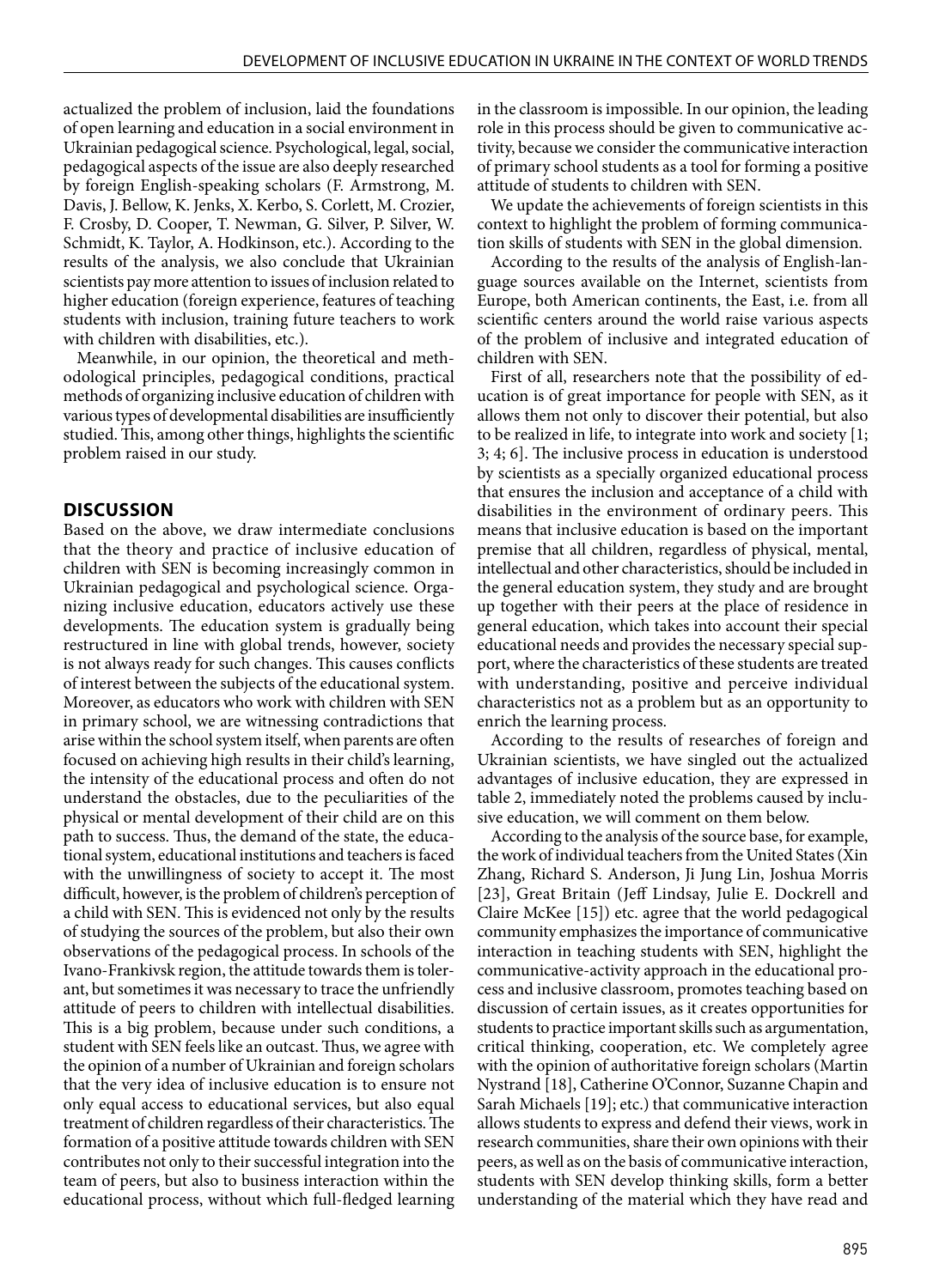passed, increase children's involvement in the learning process and acquire skills of cooperation and communication. Our observations of students' with SEN learning are confirmed by the results of research by Margaret J. Mc Caune, Isabel L. Beck and Ronett GK Blake in the area of communicative interaction of children with various disabilities. Thus, among the educational tasks of this process, scientists mention the following ones: students learn to understand and appreciate different points of view, develop the ability to analyze a wide range of issues, formulate their own positions on these issues, and propose and defend arguments of their own position [17].

The study of the updated sources gives grounds for the following conclusion. In our opinion, scientists did not pay enough attention to the role of play in the development of communication skills of primary school students with SEN, cooperation and interaction of classmates and children with SEN in extracurricular activities. That is also essential as the primary school age is characterized by high importance for children of the educational process and the authoritative figure of the teacher. In our opinion, the organization of communicative interaction should begin from the very beginning of school life of an inclusive class and be realized within the educational process, not only by means of a lesson, but also on breaks, in extracurricular activities. The leading form should be not only educational activities, but also games.

Under such conditions, the development of students' with SEN communication skills will play a key role in developing relationships with people around this category of children, and thus determine the success of building a life path in the process of not only learning but also later life. Early school age is a favorable period for the formation of communication skills. The high degree of children's focus on learning activities gives teachers the opportunity to use the lesson to apply the practice of communicative interaction in an inclusive classroom.

The National Strategy for the Development of Inclusive Education for 2020–2030 [6] identifies special conditions that need to be created for the successful education (upbringing) of children and adolescents with disabilities. In particular, these are special educational programs and teaching methods, textbooks, manuals, didactic and visual materials, technical means of teaching collective and individual use (including special), means of communication, sign language translation in the implementation of educational programs, as well as pedagogical, psychological and pedagogical, medical, social and other services that provide a barrier-free environment and living, without which the development of educational programs for people with disabilities is impossible (or difficult at least) [4; 6].

Nowadays, among the problems of inclusive education in Ukraine there is an issue of staffing, as well as the construction of a holistic system of training, retraining and advanced training of specialists based on the best international and Ukrainian experience; maximum use of opportunities of educational, scientific, public organizations, system of private business education, active and interactive technologies of training, internships in Ukraine and abroad; creation of a modern system of attestation of specialists and assignment of qualification categories, use of modern motivational technologies, effective forms of remuneration, etc.

After analyzing the sources and making our own observations of the educational process for children with SEN in secondary school, the practice of inclusive education in rural areas, a number of problems, difficulties, we have systematized some obstacles in the development of inclusive education. Here are some of them: spontaneous integration into a secondary school, unwillingness of teachers to work with any child with SEN; for most educational institutions, the problem of inclusion is, unfortunately, not relevant (this leads to the fact that existing institutions do not cope with the growing demand of the population and tend towards the appropriate correctional educational institution); insufficient material and technical base for children with SEN, lack of necessary premises, means of education and leisure; non-elaboration of normative documents both at the level of educational programs and at the level of documents that regulate the financial and legal support of the educational process, including the transition from system to system, from level to level; the National Strategy for the Development of Inclusive Education for 2020–2030 needs to be adopted; the high academic requirements offered to students with SEN in the Ukrainian educational system cause problems with adapting the high school curriculum to the needs of a child with special needs; insufficient provision of relevant employees of secondary schools with inclusive classes, lack of proper training of the entire teaching staff; due attention is not always paid by the higher school to the pedagogical teams of the secondary school with inclusive classes, for the most part higher education is discrete and does not meet the needs of practice; insufficient disciplines are introduced into the system of teacher training of mass secondary schools, which contribute to the understanding of future teachers of different levels of children's readiness for learning, the specifics of working with students with SEN; there is no qualitative complex diagnostics of the child with SEN; here is no adequate number of highly professional specialists (special educators, speech therapists, social educators, rehabilitation specialists, etc.) to work with children with SEN, especially in rural schools; the individual trajectory of education of a child with SEN is not always clearly developed; insufficient activity of the resource center of inclusive education at united territorial community; weak involvement of the potential of specialists of correctional schools, practically no interaction between specialists of regular and correctional institutions, and this would contribute to the best possible understanding of the problems of deviations in child development; it is necessary to involve the methodological potential of consultants in the psychological, medical and educational commissions, employees of inclusive resource centers, as the psychological center cannot be a full-fledged resource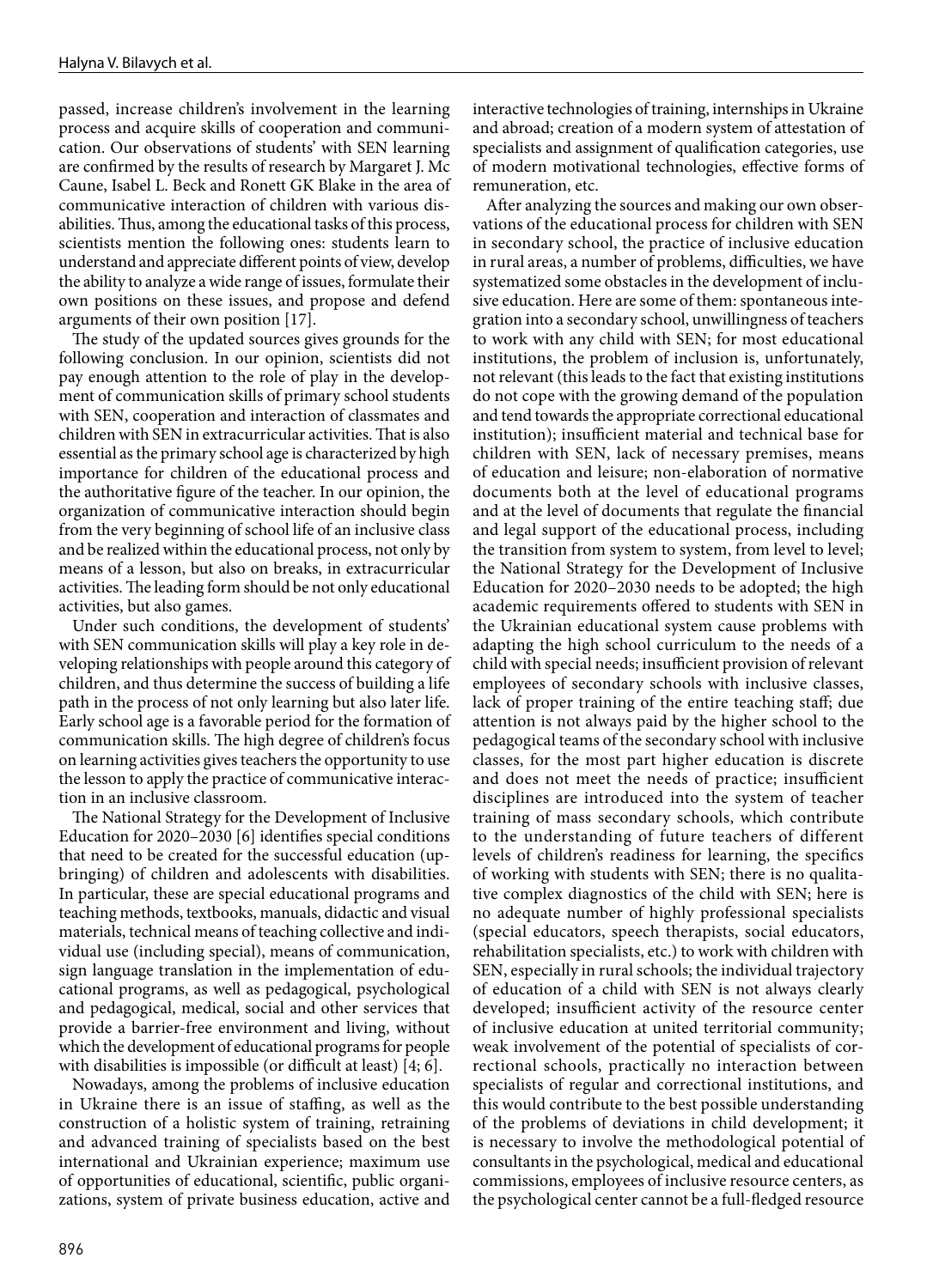for school educational institutions in preparation of methodical support for subject teaching; the development of the volunteer movement in educational institutions for students with SEN special updating; the development of the parent movement can help cooperation programs, parents and schools, the result of the activity of parents, school, resource center, volunteers can be positive partnership courses and a forum for parents; the continuity of primary and secondary education (as well as higher) for children with SEN is insufficiently taken into account, in the process of transition to secondary school the problems of inclusive education only become more acute and complicated, in particular much more rigid requirements for educational programs and their results, etc.

## **CONCLUSIONS**

Thus, the attention of the Ukrainian state to people with SEN, European-oriented social educational policy is evidenced not only by the reduction of the number of boarding schools, orphans and children deprived of parental care there, but also the dynamics of growing enrollment of children with SEN in inclusive special classes of secondary schools (in 2020/2021 academic year compared to 2015/2016 academic year this amount increased by 7% (from 5.3 thousand to 5.7 thousand). The number of students with special needs for whom the educational process organized in special classes of secondary schools at the place of their residence was also increased. As a result of the development of inclusive education over the past five years, the number of students with SEN covered by inclusive education has increased more than 6 times, and the number of inclusive classes in secondary schools has increased 7 times. Similar changes have taken place in the staffing of inclusive education. Inclusive education and upbringing of children with SEN is a long-term strategy that is considered not as a local area of work, but as a systematic approach to organizing the activities of the general education system in all areas in general.

Having analyzed the sources and own observations of the educational process of students with SEN in primary school, the practice of inclusive education in rural areas we singled out a number of problems in the development of inclusive education, including spontaneous integration into secondary school, unpreparedness teachers to work with any child with SEN; the problem of inclusion which is unfortunately not relevant for most educational institutions. This leads to the fact that existing institutions do not cope with the growing demand of the population and tend towards the appropriate correctional educational institution; insufficient material and technical base for children with SEN, lack of necessary premises, means of education and leisure; non-elaboration of normative documents both at the level of educational programs and at the level of documents that regulate the financial and legal support of the educational process, including the transition from system to system, from level to level; high academic requirements offered by the Ukrainian educational system as they cause problems with the adaptation of the high school program to the needs of a child with special needs. It also greatly hinders the introduction of foreign experience in Ukrainian secondary schools (for example, basic education in the UK is more focused on practical knowledge of the world, there is a high status of training in colleges, which simplifies the task of inclusion); the emphasis of the school and parents on the higher education of children. However, real research shows that the academic nature of the Ukrainian educational program is under the power of only 15-20% of students, all others are under stress of unbearable workload and grow up with complexes of non-compliance with the requirements of the world; this is especially felt by students with SEN. The development of inclusive education in Ukraine is directly dependent on the solution of financing the stay of students with SEN in a regular school (a child in a special correctional institution is assigned a larger amount of funds than the same student in a secondary school), the similar situation is observed in the rates of the staff list of pedagogical workers; insufficient qualification of staff capable of working in an inclusive classroom; insufficient provision of relevant employees of secondary schools with inclusive classes, lack of proper training of the entire teaching staff; not given due attention by the higher school to the pedagogical teams of the secondary school with inclusive classes, for the most part higher education is discrete, does not meet the needs of practice. Insufficient disciplines are introduced into the system of teacher training of mass secondary schools, which contribute to the understanding of future teachers of different levels of children's readiness for learning, the specifics of working with students with SEN; there is no qualitative complex diagnostics of the child with SEN; there is no adequate number of highly professional specialists (special educators, speech therapists, social educators, rehabilitation specialists, etc.) to work with children with SEN; there is no individual trajectory of education of a child with SEN; insufficient activity of the resource center of inclusive education at the united territorial communities; the potential of correctional school specialists is weakly involved, there is practically no interaction between specialists of regular and correctional institutions, and this would contribute to the best possible understanding of the problems of deviations in child development; it is necessary to involve the methodological potential of consultants of psychological, medical and pedagogical commissions (PMPC), employees of inclusive resource centers, as the psychological center cannot be a full-fledged resource for secondary schools in the preparation of methodological support for subject teaching; the development of the volunteer movement in educational institutions for students with SEN special updating; the development of the parent movement can help cooperation programs, parents and schools, the result of the activity of parents, school, resource center, educational scientific centers and volunteers can be positive partnership courses and a forum for parents; the continuity of primary and secondary education (as well as higher) for children with SEN is insufficiently taken into account, in the process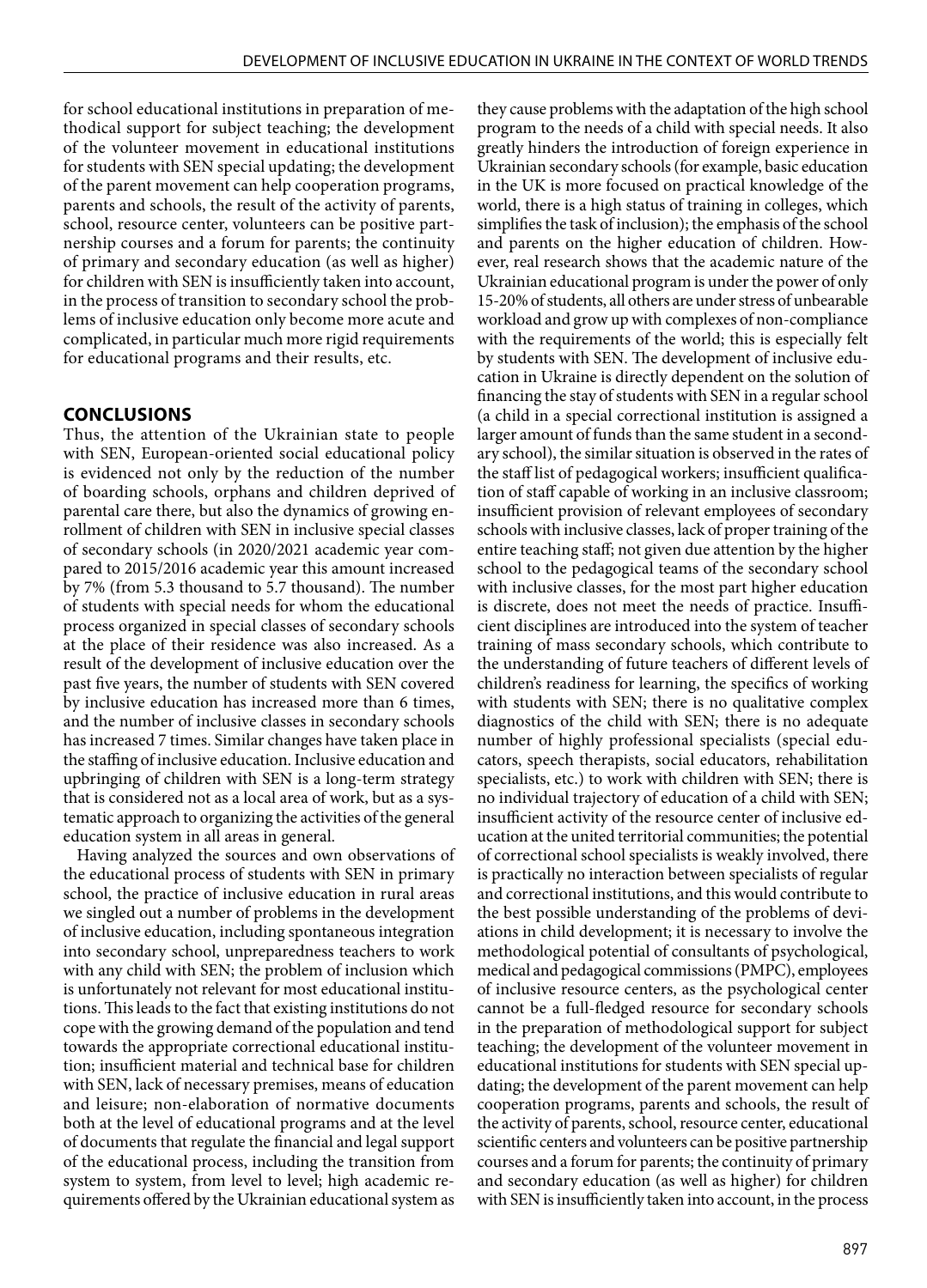of transition to secondary school the problems of inclusive education only become more acute and complicated, in particular much more rigid (both in public consciousness and in normative-documentary design) requirements for educational programs and their results, etc.

The basic principles of development of communicative skills of students with SEN, which are presented in modern psychological and pedagogical literature, the analysis of works of Ukrainian and foreign authors in the field of inclusive education and upbringing of a child with SEN, as well as current international and domestic government documents regulate the development of inclusive education. The analysis of the actualized source base, including English-language publications, works of M. Montessori and other scientists who studied the development of children with SEN, allowed us to conclude that communicative awareness, speech activity is the most important means of communication, without which the existence and development of human society, education of the child, and the formation of speech skills as a component of communicative development of students with SEN is an urgent problem today, the solution of which is of great importance for each child with disabilities, and for society as a whole. It is proved that the communicative skills of primary school students with SEN play an important role in the process of personal development of human values, knowledge, self-realization as a creative, unique, tolerant personality in the course of socialization and social interaction in inclusive education.

## **REFERENCES**

- 1. Beregova M., Savinova N., Borulko D. [Inclusive education of children with psychophysical development disorders. Training manual]. Mykolaiv: publisher Torubara V.V. 2019; 166p. (in Ukrainian).
- 2. Bilavych Н., Malona S., Kostashchuk Ja. [Inclusive education of children with special educational needsthrough the dimension of the present]. Youth and market. 2021; 9: 11-16. (in Ukrainian).
- 3. Gavrilov O. Special children in the institution and social environment. Kamyanets-Podilsky: Axiom, 2009; 308p.
- 4. Lorman T., Deppeler Dz., Kharvi D. Inkliuzyvna osvita. Pidtrymka rozmaittia u klasi: prakt. posib. [Inclusive education. Supporting diversity in the classroom].; per. z anh. Kyiv. 2010, 296p. (in Ukrainian).
- 5. Inkliuzyvna osvita v Ukraini: statystychni dani [Inclusive education in Ukraine: statistics.]. Available at: http://rcpio.ippo.kubg.edu. ua/?p=2953 [in Ukrainian]. [date access 05.08.2021].
- 6. Kolupaieva A. Dity z osoblyvymy potrebamy v zahalnoosvitnomu prostori: pochatkova lanka: putivnyk dlia pedahohiv: navch.-metod. posib. [Children with special needs in the general educational space: primary level: a guide for teachers]. Kyiv: ATOPOL. 2010, 96p. (in Ukrainian).
- 7. Ministr Serhii Shkarlet naholosyv na vazhlyvosti zatverdzhennia Natsionalnoi stratehii rozvytku inkliuzyvnoi osvity na 2021–2031 roky [Minister Serhiy Shkarlet stressed the importance of approving the National Strategy for the Development of Inclusive Education for 2021–2031]. Available at: https://mon.gov.ua/ua/news/ministr-sergijshkarlet-nagolosiv-na-vazhlivosti-zatverdzhennya-nacionalnoyistrategiyi-rozvitku-inklyuzivnoyi-osviti-na-20212031-roki (in Ukrainian). [date access 05.08.2021].
- 8. Natsionalna stratehiia rozvytku inkliuzyvnoi osvity na 2020-2030 roky [National strategy for the development of inclusive education for 2020-2030]. Available at:https://nus.org.ua/wp-content/ uploads/2019/07/210719-strategiya-inklyuziya.pdf. (in Ukrainian). [date access 05.08.2021].
- 9. Bagwell C., Schmidt M. Friendships in childhood and adolescence. N. Y.; L.: Guilford, 2011; 239p.
- 10. Corbet J. Inclusive education and school culture. International Journal of Inclusive Educaition. 1999; 3(1): 53-61.
- 11. Didaskalou E., Andreou E., Vlachou A. Bullying and victimization in children with special educational needs: im- plications for inclusive practices. Interactions. 2009; 6: 249-274.
- 12. Fink E. at al. Assessing the bullying and victimization experiences of children with special educational needs in mainstream schools: development and validation of the bullying behavior and experience Scale. Research in Developmental Disabilities. 2015; 36: 611-619.
- 13. Freeman S., Alkin M. Academic and social attainments of children with mental retardation in general educa- tion and special education settings. Remedial and Special Education. 2000; 21: 3-18.
- 14. Foreman P. Integration and Inclusion in Action. Sydney: Harcourt Brace & Company. 2001, 278p.
- 15. Lindsay G., Dockrell J. E., Mackie C. Vulnerability to bullying in children with a history of specific speech and language difficulties. European Journal of Special Needs Education. 2008; 23: 1-16.
- 16. Lipsky D., Gartner A. Inclusion: What it is, what it's not and why it matters. Exceptional Parent. 1998, 38p.
- 17. Norwich B., Kelly N. Pupils views on inclusion: moderate learning difficulties and bullying in mainstream and special schools. British Educational Research Journal. 2004; 30: 43-65.
- 18. Nystrand M. Research on the role of classroom discourse as it affects reading comprehension. Research in the Teachingof English. 2006; 40: 392-412.
- 19. Resnick L., Michaels S., O'Connor C. How (well structured) talk builds the mind. Innovations in educational psychology: perspectives on learning, teaching, and human development. 2010, 194p.
- 20. Stainback S., Stainback W. Inclusion: A Guide for Educators, Sydney: Paul H. Brookes. 1996, 178 р.
- 21. Stynska V., Prokopiv L. Et al. Apoio social para a família à criança com deficiência é a ferramenta da política social da Ucrânia. Laplage Em Revista. 2021;7(3): 473-478. (in Spaine).
- 22. Stevens V., De Bourdeaudhuij I., Van Oost P. Bullying in Flemish schools: an evaluation of anti-bullying intervention in primary and secondary schools. British Journal of Educational Psychology. 2000;70: 195–210.
- 23. Sun J., Anderson R.C., Lin T.-J., Morris J. Social and cognitive development during collaborative reasoning. Socializing intelligence through academic talk and dialogue. American Educational Research Association. 2015. 348 р.
- 24. Loreman Т., Deppeler J., Harvey D. Inclusive Education. A practical guide to supporting diversity in the classroom". RoutledgeFalmer, London and New York,. 2005, 260 р.

*The work was carried out according to the research work of I. Horbachevsky Ternopil National Medical University for 2019-2021 on the theme of "Professional training of future specialists in the medical field on the basis of interdisciplinary integration" (state registration number 0116U004031).*

## **ORCID and contributionship:**

*Halyna V. Bilavych: 0000-0002-1555-0932 A, D, F*